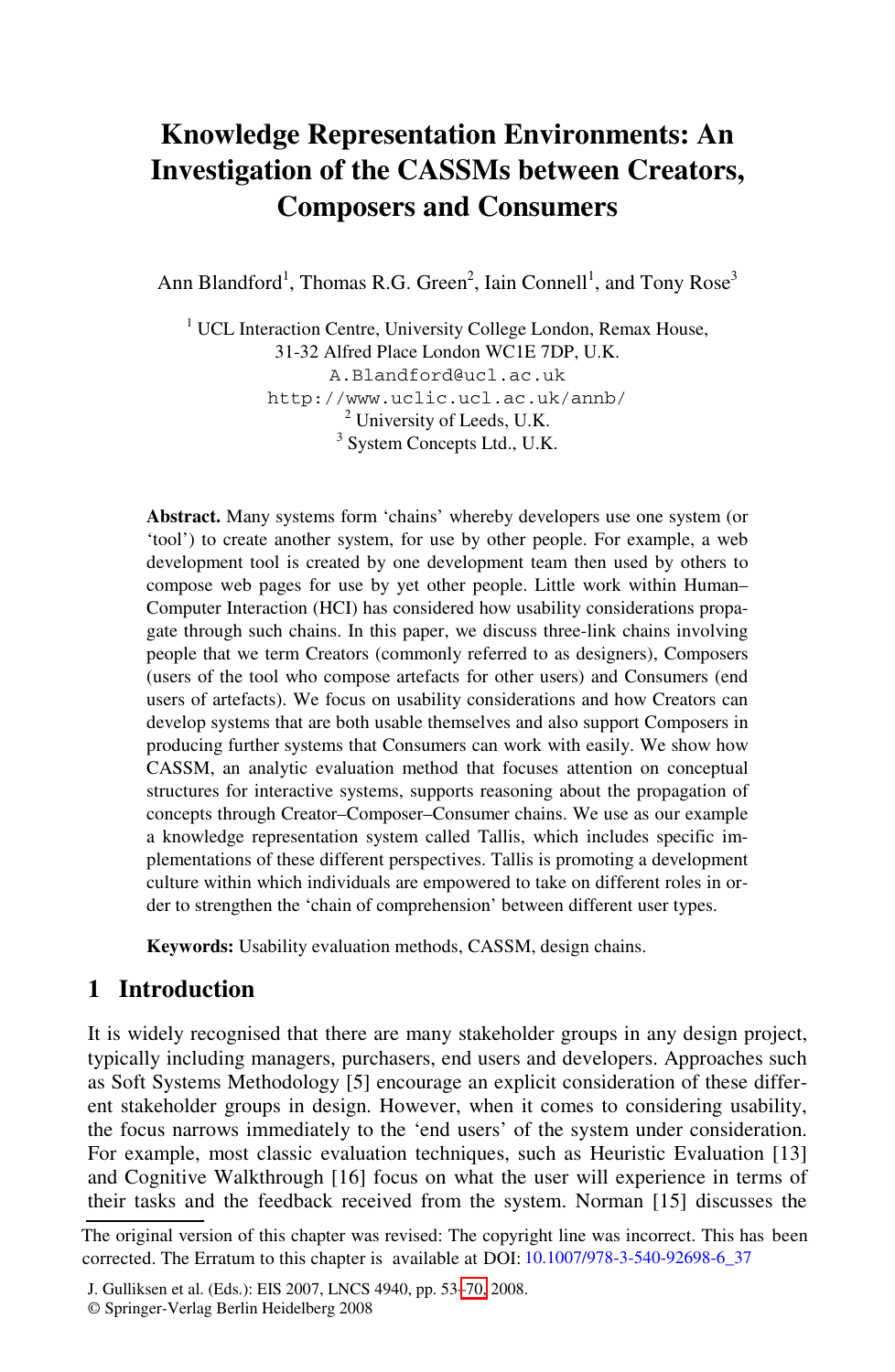relationship between designer and user in terms of the 'designer's conceptual model' – an understanding of the system that has to be communicated from designer to end user via the interface. In all these cases, the focus remains on a single 'system' that is being designed. No work that we are aware of extends this perspective. This is perhaps not surprising, since established usability-oriented analysis techniques focus attention on user tasks and the procedures users need to follow to complete those tasks. The users of different interfaces experience interactions with different properties that are not readily related to each other. In this paper, we explicitly consider different systems within a development chain, focusing in particular on three groups of stakeholders that we term Creators, Composer and Consumers  $(C<sup>3</sup>)$  – namely the Creators of tools that can be used by Composers to construct products for Consumers to use.

As an early example, consider the design of web pages using a web composition tool such as Dreamweaver®. It is recognised good practice for all pictures on web pages to be supplemented by "ALT" text that describes the content of the picture to improve ease of use for users with limited vision. If the web composition tool makes it easy for Composers to include ALT information, and makes it obvious at the time of including a picture that ALT text should be added, then the resulting web page will be more usable. The Creator of the web development tool can improve the likely usability of web pages produced by a Composer if the Creator is aware of the potential needs of the Consumer.

We argue that a declarative approach to evaluation can yield a more insightful evaluation of such chains than a procedural one, for reasons presented below. The declarative approach we have adopted is CASSM [4], a technique for usability evaluation that is based on identifying the concepts with which users are working and those implemented within a system. This approach has helped to draw out relationships between different systems within a 'chain' of products that have (typically) different users and different interfaces. The approach is exemplified with a system, Tallis, for representing clinical guidelines that makes explicit the fact that it has different classes of users who experience different interfaces.

## **1.1 Creators, Composers and Consumers**

We do not consider ourselves to have invented  $C<sup>3</sup>$  chains; indeed, they are a widespread phenomenon. Nevertheless, we are not aware of prior work that has discussed such chains within the HCI literature, or considered usability in terms of chains. Therefore, we start by briefly discussing some examples of  $C^3$  chains – namely website creation tools, programming development environments and online library building applications.

Website creation tools such as Dreamweaver<sup>®</sup> allow Composers to create, edit and manipulate html and other mark-up language code prior to uploading finished website code to a server. The role of Creators is not only to make the programming and editing environment easy to use but also to facilitate the creation of usable, acceptable web sites (as illustrated with the ALT text example above). The role of Composers is to create and test web pages or sites that are easy and pleasant for the end user to work with. The role of Consumers is to browse, search or otherwise work with the resulting web sites. Thus, the Creators have to understand not only what Composers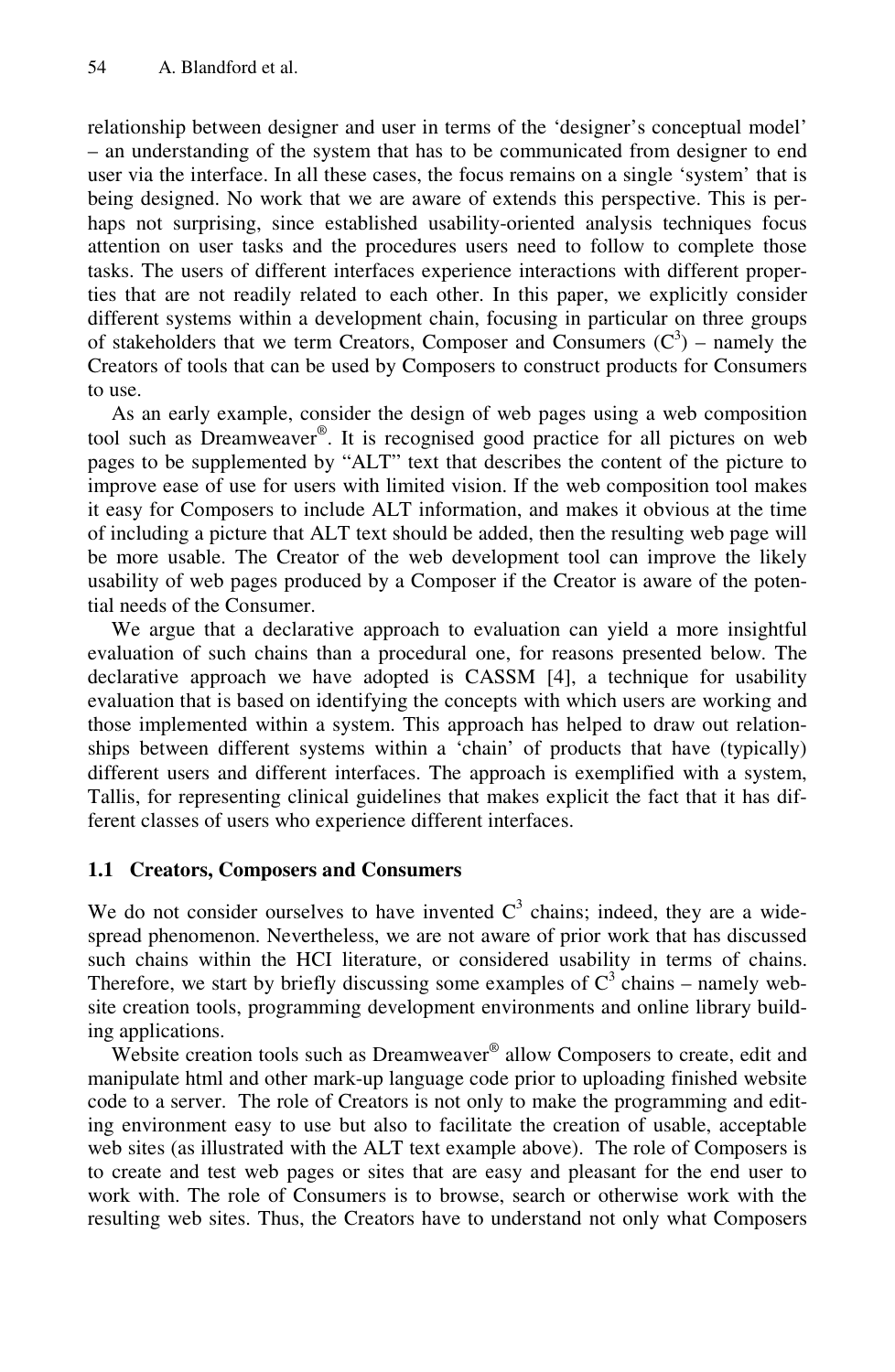will experience, and consider the usability of the composition environment, but also make it easy for Composers to deliver web pages that are well laid out and easy for Consumers to interact with.

The same roles are to be seen in the design and use of program development environments such as NetBeans, an interactive Java environment [13]. The Creators of NetBeans and similar environments provide a tool that will meet the needs of Composers, i.e. Java programmers. Composers write Java programs that should be usable by the Consumers — the people who work with those programs to get a job done. In some cases the roles may become blurred: the same person may create the environment, use it to write programs, and then make use of those programs; nevertheless, there are separate roles depending on which system is the current focus of use.

Chains may stretch further in both directions: a Java programming environment may be written in another programming language, say C++, for which a compiler may be written in some other language—stretching back through assembly code to the instruction set recognised by the hardware. In the other direction, Java programs created in NetBeans, etc, may be used as tools by people who are building other tools. Chains may also branch; for example, web applications are viewed in browsers, and there are often interactions between the application and the browser itself so that the design of both influences the users' experience. This is a factor in the design of Tallis as discussed below, but we do not consider this branching further in this paper.

An example of a tool that extends the development chain is a digital library system, where developers work with software development environments to create a further layer of tools, such as Greenstone [17], with which librarians can create collections of documents to be made available to end users. In a study evaluating the Greenstone digital library software [2], one of the developers commented as follows:

"[There is a] difficulty with the way Greenstone is perceived by different parties. [The developers] see Greenstone very much as a toolset which other folks should 'finish off' to make a good collection. Their conception is that it would be very hard to take Greenstone to a level where a librarian could make a few choices on GUI [Graphical User Interface] and have a reasonable (not to say actively excellent) interface for the library."

In other words: in the view of the respondent, the Creators of the Greenstone toolset were not recognising their potential role in making it easy for Composers (who typically have little HCI expertise) to construct usable digital libraries for Consumers.

The possibility that a development environment such as NetBeans might be used to construct a digital library tool set like Greenstone, which would in turn be used to develop digital libraries, illustrates the idea that the overall chain might involve more than three groups of designers/users. Here, we only consider  $C^3$  chains. Within a longer chain, the decision as to which people fill the roles of Creator, Composer, and Consumer would depend on where the focus of interest is. In the case of NetBeans, it would be on the development environment and resulting systems, whereas for Greenstone it would be on the development tools and resulting library collections.

Table 1 tabulates the distinction between Creators, Composers and Consumers for these and other systems. In all these cases, there will typically be a development team who create the tool; they may or may not have direct access to their immediate users, the Composers of products. The end users (Consumers) of the product typically have a role where interaction is relatively constrained, with limited scope for changing structures within the product.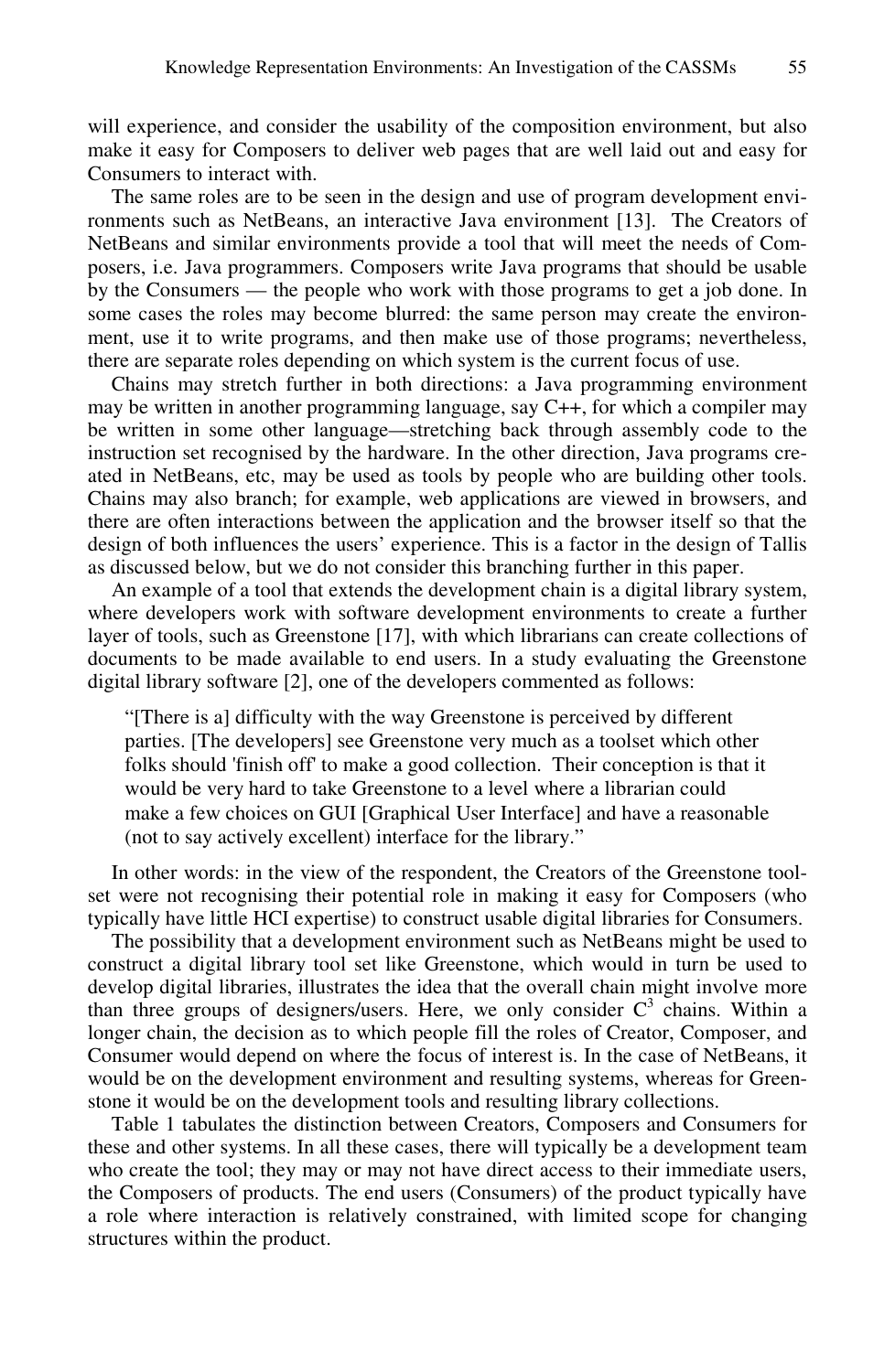| Creator of tool               | Composer of product            | Consumer of product            |  |
|-------------------------------|--------------------------------|--------------------------------|--|
| User Interface Development    | Develop interfaces             | Use interfaces                 |  |
| Environment                   |                                |                                |  |
| Online library tool set (e.g. | Create and manage library      | Retrieve and display search    |  |
| Greenstone)                   | collections                    | items                          |  |
| Drawing tool                  | Create and edit drawings       | View and interpret drawings    |  |
| Website creation tool (e.g.   | Create and manipulate html     | Run website in a browser       |  |
| Dreamweaver)                  | and other code, run web pages  |                                |  |
|                               | in a browser                   |                                |  |
| Programming development       | Create and manipulate code,    | Run programs                   |  |
| system (e.g. NetBeans)        | test programs, run programs    |                                |  |
| Music composition system      | Create and edit musical repre- | Read, interpret and play music |  |
|                               | sentations                     |                                |  |
| Word processing system        | Create and edit text           | Read and interpret text        |  |
| Game engine                   | Create new game software       | Play game                      |  |

**Table 1.** Distinction between Creators, Composers and Consumers for different types of interactive system

# **1.2 CASSM and Misfit Analysis**

With this understanding of  $C<sup>3</sup>$  systems, we turn to consider evaluation of these different systems. Approaches to the evaluation of any interactive system, whether analytic or empirical, based on prototype or working artefact, require from evaluators an insight into the assumptions and expectations held by the intended users of that system. CASSM (Concept based Analysis of Surface and Structural Misfits) is an analytic method which aids the identification of designer-user misfits. Prior to this study, it had only been used in the traditional way, of considering a single interactive system and its users. This study extends the use of CASSM to consider  $C<sup>3</sup>$  chains.

In contrast to most evaluation approaches, CASSM does not focus on tasks, but on entities and attributes, and the differences between the system and user models of how entities and their attributes are represented and manipulated at the interface. Previously, we have described how CASSM can identify misfits in systems as diverse as drawing tools and online music libraries [7] and ambulance dispatch [3]. In this paper, we extend the application of CASSM to Tallis [8], a knowledge representation system that exhibits an unusual degree of overlap between the  $C<sup>3</sup>$  roles. The CASSM analysis of Tallis allows us to distinguish between the useful and less useful manifestations of this overlap.

In a CASSM analysis, we make an explicit distinction between the representation embodied within an interactive system and that understood by the users of that system. Earlier papers [1,6] show how we characterise this distinction in terms of a taxonomy of User, Interface and System properties, where the various concepts (entities and attributes) which result from the CASSM analysis are depicted as Present or Absent from the System models, and Present, Absent or Difficult to apprehend for the User or via the Interface. (See [4] for tutorial and worked examples).

In its emphasis on objects rather than tasks, CASSM is distinct from other analytic approaches which aim to illuminate the differences between system and user models. Connell *et al* [6] have contrasted CASSM with Cognitive Walkthrough, whose focus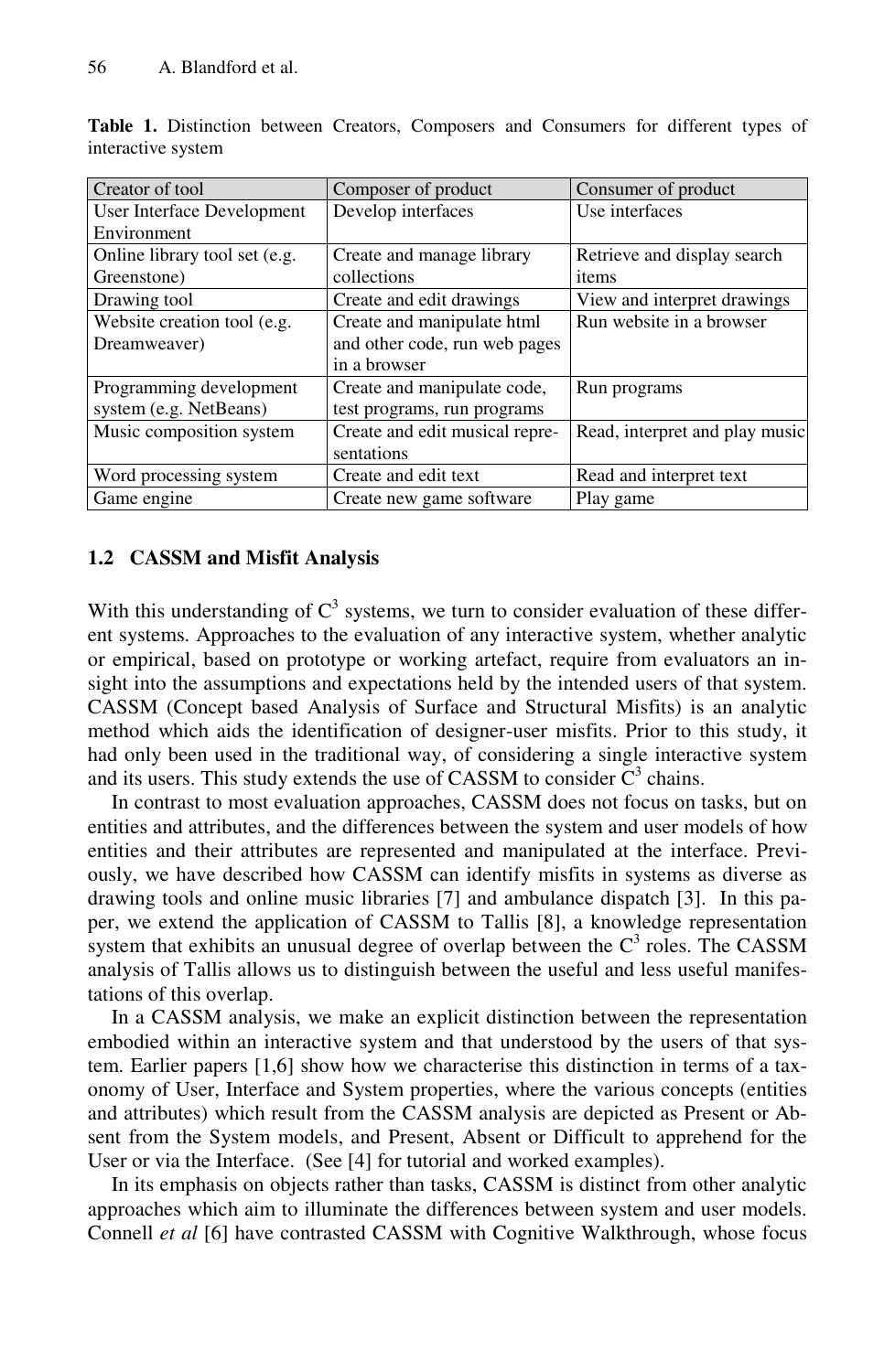on goal support at each stage of a task has some similarities with Norman's [15] theory of action (which depicts system-user misfits in terms of the gulfs of execution and evaluation). CASSM can be viewed as focusing more on the conceptual gulfs that Norman [15] discusses between the designer and the user.

#### **2 Tallis Composer and Enactor**

As noted above, knowledge representation tools also exemplify the  $C<sup>3</sup>$  chain. Composers create, manipulate and edit a rule-based set of choices and actions, presented to Consumers via an interface. Tallis is a knowledge representation tool that is being developed with a view to producing and disseminating guidelines for clinical practice. It is typically used for modelling clinical diagnosis and treatment processes in the domain of Oncology (the branch of medicine that deals with cancer).

Tallis comprises three interrelated systems: Composer, Tester and Engine. Tester supports debugging, and is not considered in this study. Tallis Composer is a Graphical User interface (GUI) environment which supports the composition of guidelines to aid clinicians in diagnosis and treatment. Guidelines, the output from the Composer, are held in PROforma code [9]. Tallis Engine is the environment in which guidelines are run (or enacted). Enactment takes place in a web browser via a Java virtual machine. In this section, we describe Tallis using an illustrative (non-clinical) guideline for use of the London Underground ticket vending machines. Later sections present the results of a CASSM analysis of Tallis.

This ticket vending machines domain was chosen for two reasons. First, in order to gain experience of using Tallis, it was easier to create and test a guideline in a familiar domain. Second, for the purposes of eliciting Consumer feedback on use of a Tallis guideline, it was easier to recruit a user group who were familiar with the ticketing domain than it would have been to recruit oncology specialists.

#### **2.1 Tallis and PROforma**

Tallis is a Java implementation of a knowledge representation language called PRO*forma,* which is designed to support the publication of clinical expertise [11]. Support takes the form of an expert system which assists patient care through active decision support and workflow management. Fox *et al* [10] describe PRO*forma* as an "intelligent agent" language and technology, where agent specification is done by composing tasks into collections of prepared plans. Plans can be enacted sequentially, in parallel, or in response to events.

The PRO*forma* decision and plan model offers four classes of task, namely Plans, Decisions, Actions and Enquiries. The root class of this structure is the Keystone, an empty 'placeholder' task. Decisions, Actions and Enquiries may be combined to make up Plans, which themselves consist of other tasks, including other Plans. A combination of tasks so formed represents a PRO*forma* guideline, encapsulating one piece of clinical expertise, which may be published on a world wide web repository such as the Open Clinical Knowledge Publishing Collaboratory [12].

Figure 1 shows an extract from the Tallis Composer representation for a sample guideline to support use of London Underground ticket vending machines (TVMs).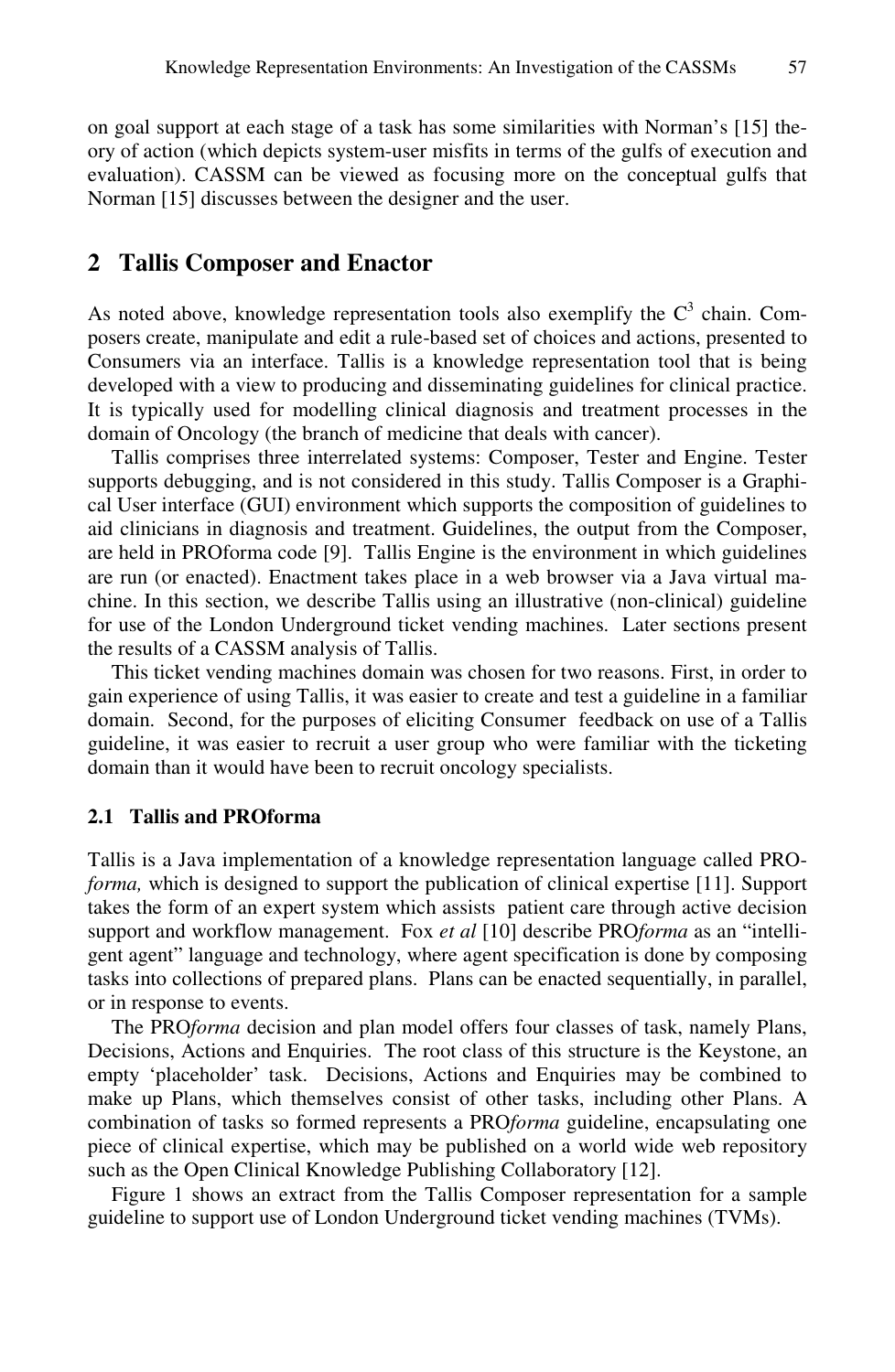

**Fig. 1.** Extract from the Tallis Composer tool

The left-hand panel of Figure 1 shows part of the TVMs guideline task hierarchy, and the large panel the structure of the task named Assess\_queues. The middle part of the toolbar above the panel offers the five PRO*forma* tasks (Action  $\Box$ , Enquiry  $\Diamond$ , Plan  $\Box$ . Decision  $\Box$  and Keystone  $\Box$ ), any of which can be inserted into Assess queues (by drag-and-drop from the toolbar to the task window). Other panels (not shown) allow configuration of the attributes of each task component.

Figure 2 shows the initial result of enacting the above guideline in a web browser using Tallis Engine. The left-hand panel allows the guideline user to inspect certain components of the guideline, including the PRO*forma* itself, and to summarise the enactment trail thus far. The guideline may also be restarted or aborted.

#### **2.2 Tallis Users**

In the Tallis context, *Creators* produce and design the Tallis Composer interface and also the default Tallis Engine interface (Figures 1 and 2; sophisticated Tallis users can tailor the Engine interface to suit the needs of their application). Creators also prescribe how the PROforma code which results from a Composer session is to be enacted. *Composers* make use of Tallis Composer to produce guidelines (or selfcontained guideline fragments) which are encoded in PROforma and run via the Engine. Composers may also publish guidelines in a Repository. *Consumers* download published guidelines and run them in a web browser using the Engine.

Knowledge representation systems such as Tallis are interesting examples of  $C<sup>3</sup>$ systems because the assumptions made by the guideline Composer about Consumer expectations and knowledge are critical to guideline usage, and it is the task of the Creator to make it easy for the Composer to easily generate usable guidelines that match the understanding of Consumers. As noted above, the Engine interface is tailorable, so the challenge might be more appropriately stated as that of producing a good general default that can be readily tailored to particular user groups.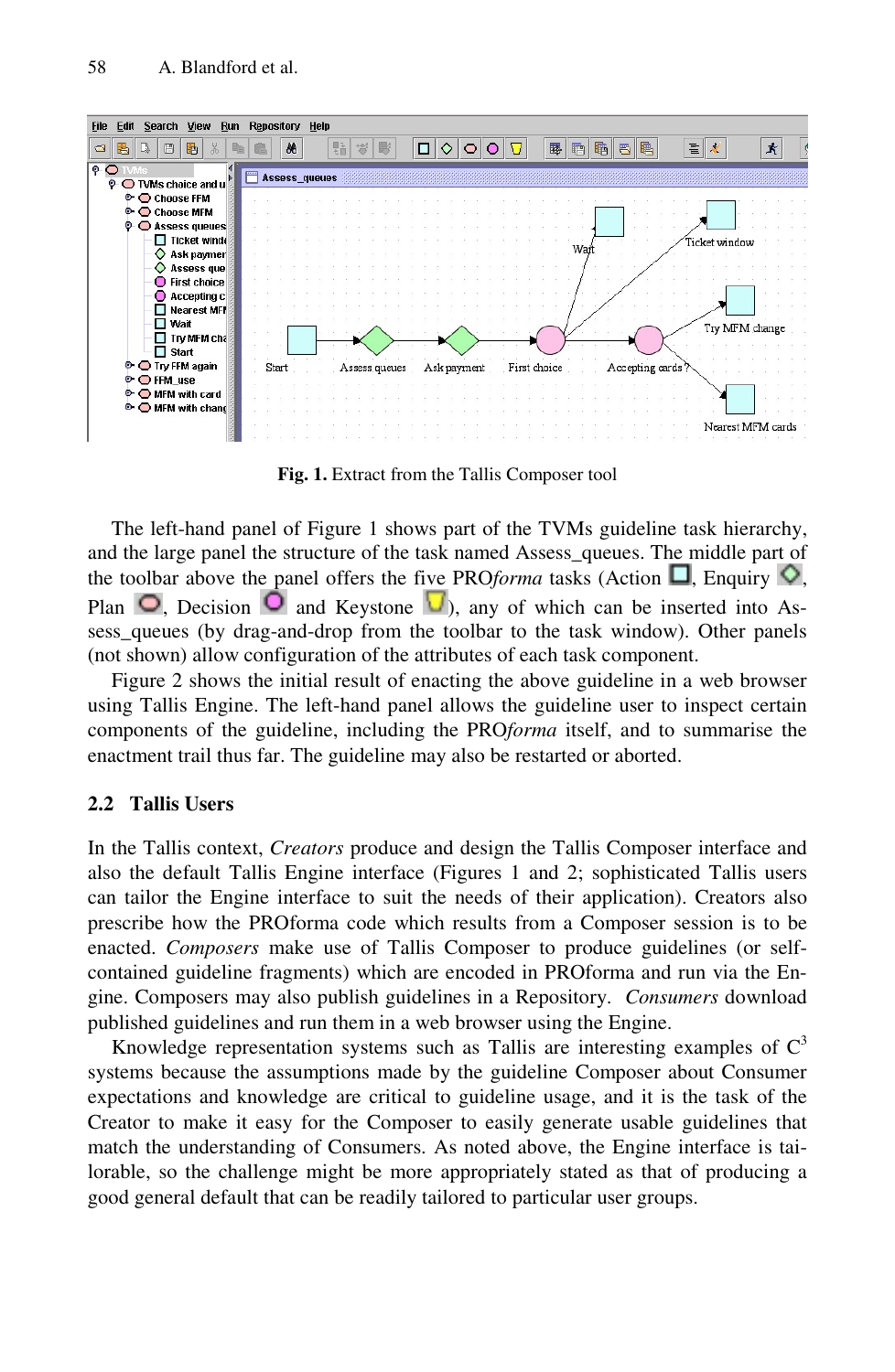

**Fig. 2.** Initial result of enacting a PRO*forma* guideline (created using Tallis Composer) in a web browser (using Tallis Engine). The task being run is Access\_queues.

# **3 CASSM Analysis of Tallis Composer and Engine**

This Section describes the result of applying the CASSM approach to Tallis Composer and Engine, and setting out the results using a dedicated tool named Cassata (available from [4]).

An important part of a CASSM analysis is the elicitation of user data. In the case of Tallis, this took complementary forms as described below. In practice, the current culture of working with Tallis meant that some participants spoke from more than one perspective; thus, most of the clinical interviewees feature below in multiple sections.

#### **3.1 Data Collection**

One source of data was a detailed diary, kept by the lead researcher, of insights into the experiences of learning Tallis over a period of several weeks. As discussed above, the guideline that was developed represented knowledge about underground ticket purchase. During this time, the researcher worked closely with Tallis Creators to improve their awareness of novice user difficulties and to improve his understanding of the system design.

One of the Creators (i.e. a core member of the Tallis development team) was interviewed about his perceptions of the system. Another of the Creators was recorded while Composing the first part of a guideline for the ticket vending machines. The video protocol so obtained represents an expert view of guideline composition and Tallis Composer use, as well as giving insights into the design philosophy for Tallis. The comparison between his version of the TVMs guideline and the larger but less efficient version initially produced by the researcher was used to probe the differences between expert and novice Composers. Following this comparison, the TVMs guideline intended for Consumer use was re-composed.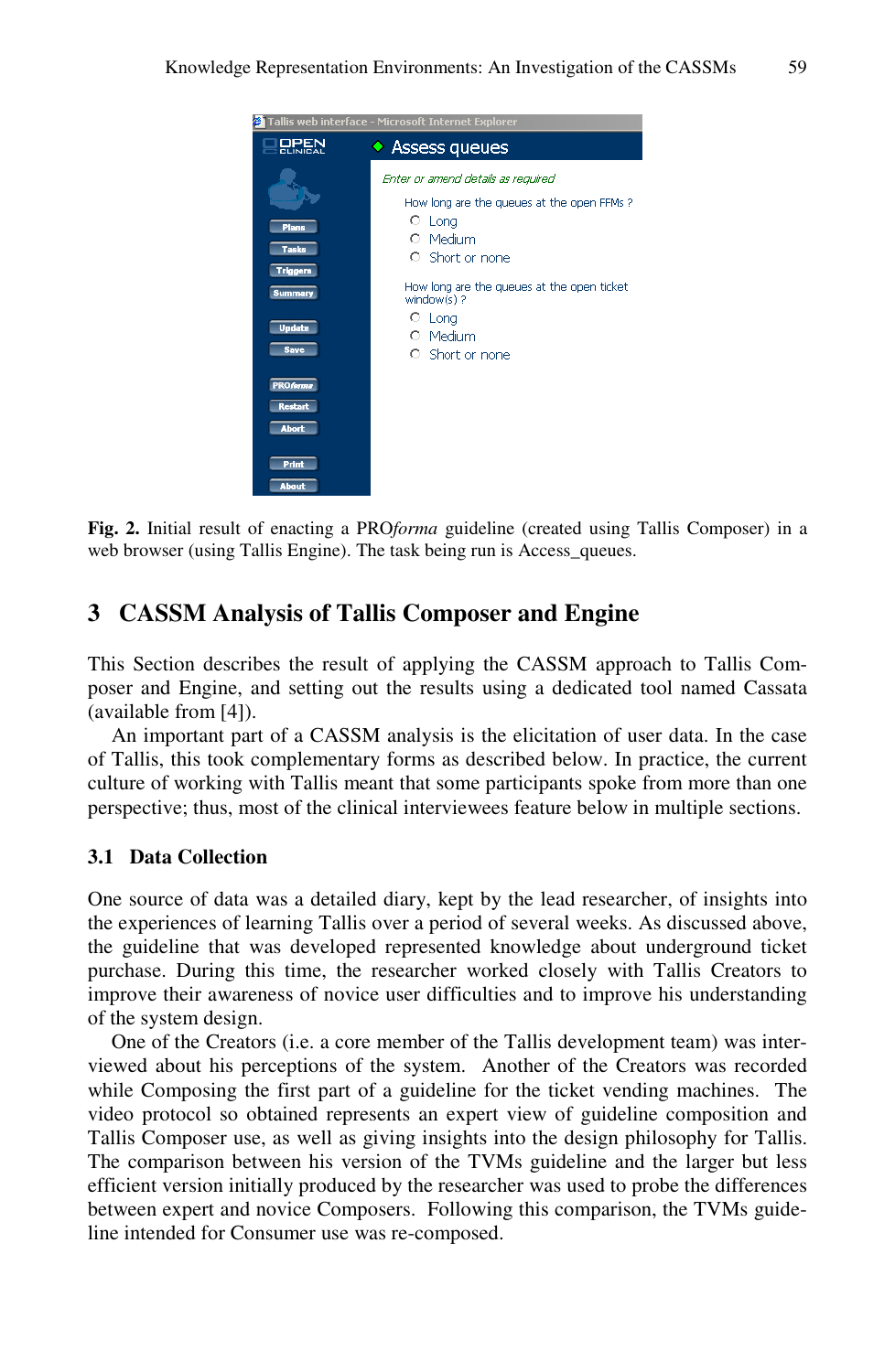Three further Tallis users were interviewed. One was an Oncology clinician who worked closely with the Tallis developers and used Tallis to create and upload sample guidelines to the CRUK repository; he was able to present the views of Creator, as well as Composer and Consumer. The second was a professor of medical informatics who had also made use of Tallis in teaching. The third was a lecturer in Health Informatics who based some of his teaching and student course work around Tallis. All three interviewees were asked about their views of using Tallis Composer and Engine to produce guidelines; with two of them, it was possible to run through sample repository guidelines. In one case the participant demonstrated how he had used Tallis to compose guidelines. In the other, the participant acted as Consumer while running the TVMs guideline, and then inspected the guideline components as Composer. The second and third participants were asked about the wider context of decision support systems, and specifically how Tallis compares with similar systems.

To obtain views of Consumers that were independent of the Composer perspective, five postgraduate HCI students used the ticket vending machine guideline to complete sample ticket-buying scenarios. They were asked about their perceptions of Tallis Engine. Interviews were audio recorded and relevant issues extracted.

#### **3.2 Analysis and Results**

We present the results according to role; as outlined above, several of the study participants discussed Tallis from multiple perspectives, which we have separated out here. Because several of the interviewees had a clinical or medical informatics background, they were able to talk about their views as Consumers of Tallis enacted guidelines as well as their views as Creators or Composers; therefore, we consider two separate groups of Consumers: those of enacted clinical guidelines and those of the enacted ticket machine guideline.

We have constructed CASSM descriptions of the Tallis Composer and Tallis Engine to highlight user–system misfits. These have been constructed by working through interview transcripts and system descriptions to identify the core user and system concepts. On the user side, contextual information from transcripts has been used to determine whether those concepts are present in the user's conceptual model of the system, whether they pose user difficulties or whether they are absent from the user's conceptualisation. The user's conceptualisation will typically include both system (device) concepts and ones pertaining specifically to the domain in which they are working. On the interface and system side, system descriptions have been used to determine whether concepts are represented at the interface and in the underlying system model. For every concept, where possible, further data has been used to determine how easily actions can be performed to change the state of the concept (e.g. creating new entities or changing attributes). Where this data has not been available, we have entered 'not sure' in the CASSM table. More details of conducting a CASSM analysis are available from [4].

## **3.2.1 Creators**

One of the interviewees from Cancer Research UK described the system as follows:

"what we are looking [at] is how to provide decision support, which will be a core of this project, over the treatment of the patient, from diagnosis until follow-up treatment and everything, so basically this is ... there are a lot of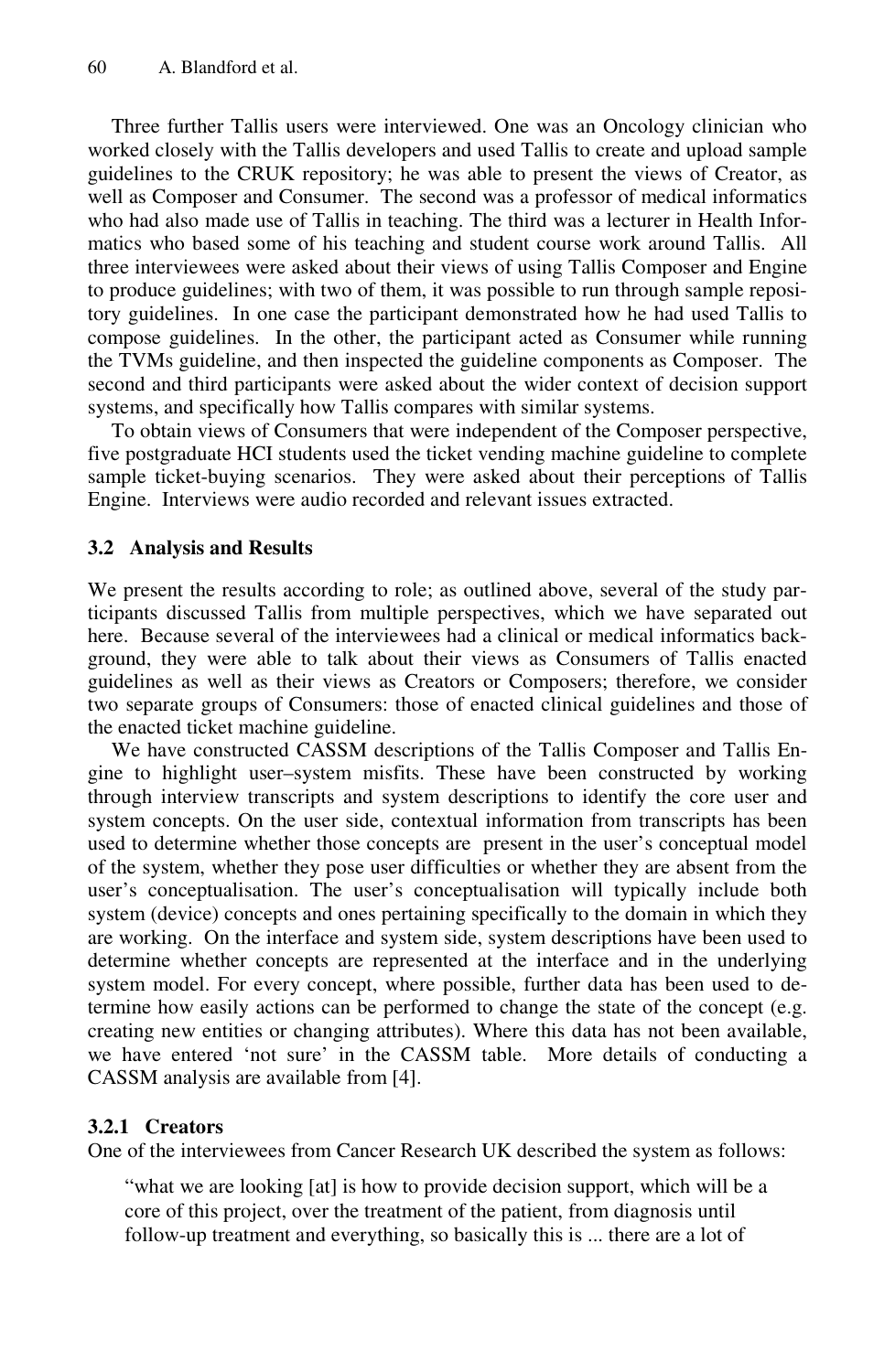other things apart from decision support, like, urm, automatic enactment of other tasks, and lots of other things, but the core part of it is decision support for clinicians, and it will also record all data, data entry." [taken from transcript of interview]

Another compared Tallis to a flow-chart representation of clinical care pathways: the flow chart representation "has some of the same high-level goals and 'spin', and that is an approach that is very common. It's an importantly different approach, because the guidelines are not enactable. They cannot be created by clinicians and then enacted by others. There is no active decision support." [taken from handwritten notes of interview]

Thus, from a Creator perspective, Tallis is a system that supports the development and use of clinical guidelines, with important features such as active support for decision making and integration with other clinical tasks within the overall patient care pathway. One important feature, highlighted in the first of the above extracts, is that Tallis provides the facility to generate an audit trail of clinical decisions in case of any queries about the clinical decision making for a particular patient. Although the developers think of the system used within a clinical context, it is also possible to implement guidelines for other decision making tasks – such as the ticket machine example used within this study.

#### **3.2.2 Composers**

The following extracts from interviews highlight Composer perspectives on Tallis Composer. These perspectives have formed the basis for the CASSM description presented below. Key ideas built into the CASSM model are highlighted in yellow (or greyscale) within the transcript.

"there are multiple plans and tasks, and each plan involves another task"  $[1<sup>st</sup>$  interviewee]

"[the guideline] will support **investigations** ... actually this is not the latest version [of Tallis], what have added is **clinical evidence**,"  $[1<sup>st</sup>$  interviewee]

"as an editing tool it's very difficult to keep track of because you don't have global view." $[2^{nd}]$  interviewee]

The second interviewee also discussed the challenge of teaching students to work with Tallis. In particular, he highlighted the idea that there are some standard 'patterns' of structure within a knowledge representation (typical patterns of components that represent common ways of reasoning) that can be reused when constructing large guidelines, but that students have to construct them from first principles every time:

"Students are asked to consider how they might put a **pathway** through a set of Tallis components [Plans, Actions, Enquiries, Decisions]. Getting more than simple 'asking for information and using that in next decision' combinations is difficult - we use a **pattern for a Plan that is a query and choice** depending on the answer to that query"  $[2<sup>nd</sup>$  interviewee]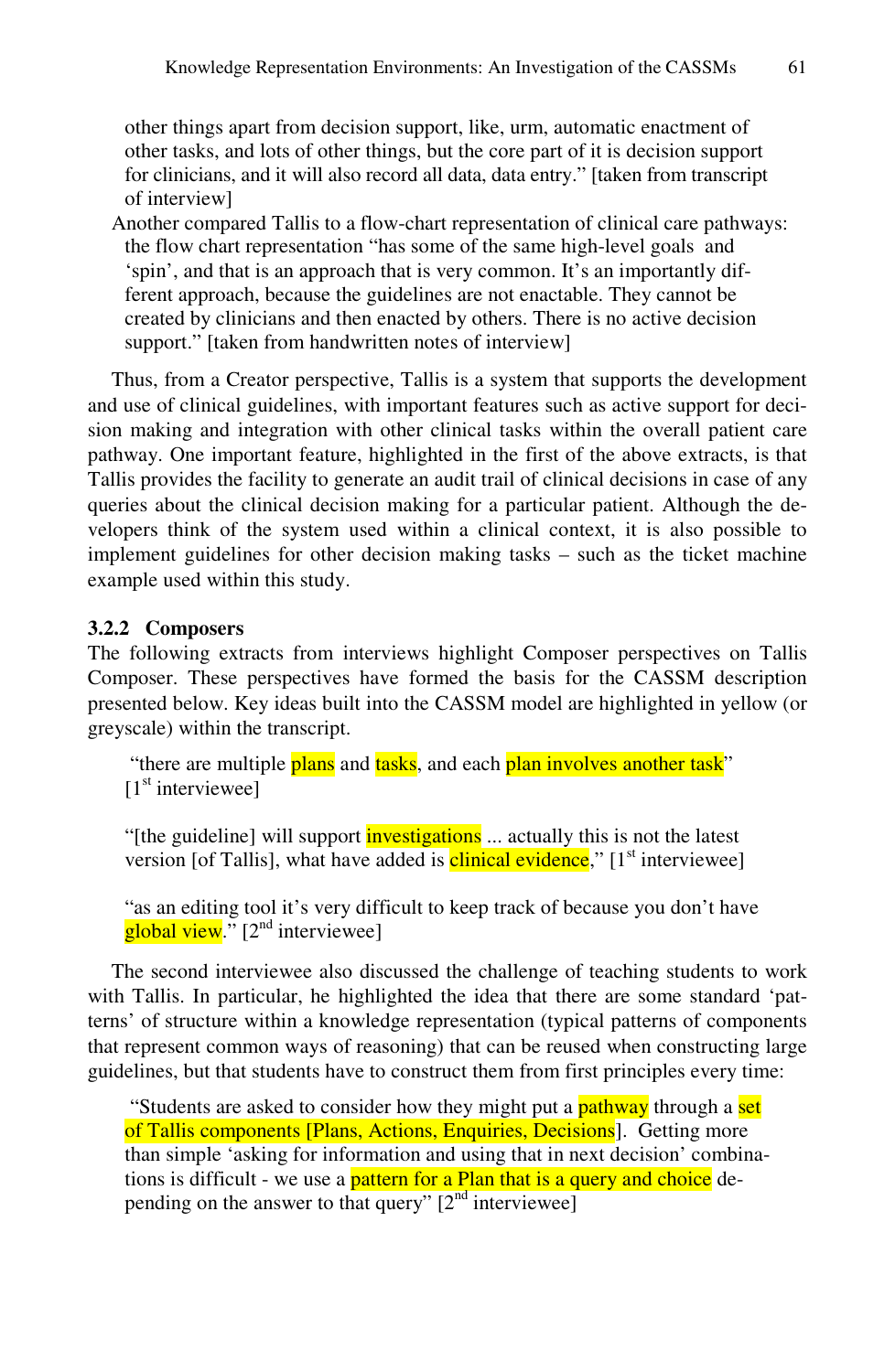The third interviewee talked about what Tallis is not as well what it is, but then repeated many of the concepts enumerated by the first interviewee:

 "We don't get support in Tallis for knowledge representation - Tallis doesn't have (modelling) tools with which we can build a model (of e.g. a patient) from which statements can be taken. Tallis doesn't allow you to represent the underlying model of (e.g. a patient). Tallis is not object or entity oriented (but is process or 'task' oriented) - you [the guideline creator] have to map decision criteria onto the 'objects' provided by Tallis (which are plans, enquiries, decisions, actions etc.)." [handwritten notes of  $3<sup>rd</sup>$  interview]

To construct the full CASSM description, we can also take information from a simple system description (extracted from [9]), as follows:

"PRO*forma* is a formal knowledge representation language capable of capturing the **structure and content of a clinical guideline** in a form that can be interpreted by a computer. The language forms the basis of a method and a technology for developing and publishing executable clinical guidelines. Applications built using PRO*forma* software are designed to support the management of medical procedures and clinical decision making at the point of care.

In PRO*forma*, a guideline application is modelled as a set of tasks and data items. The notion of a task is central - the PRO*forma* task model […] divides from the keystone (generic task) into four types: plans, decisions, actions and enquiries.

Plans are the basic building blocks of a guideline and may contain any number of tasks of any type, including other plans. Decisions are taken at points where **options** are presented, e.g. whether to treat a patient or carry out further investigations. Actions are typically clinical procedures (such as the administration of an injection) which need to be carried out. Enquiries are typically requests for further information or data, required before the guideline can proceed.

[...] networks of tasks can be composed that represent plans or procedures carried out over time. In the editor, logical and temporal relationships between tasks are captured naturally by linking them as required with arrows. Any procedural and medical knowledge required by the guideline as a whole or by an individual task is entered using templates attached to each task."

These extracts do not define a full model, but are sufficient for an illustrative, sketchy CASSM model, as shown in Table 2.

This CASSM description includes notes of superficial difficulties as highlighted in the interviews: that it is difficult to get an overview of a guideline at the interface, that components (and their linkages) are hard to change once created, and that the idea of a 'pattern' of structure is important to some Composers, but is absent from the Tallis Composer environment. This sketchy description does not account for difficulties users might experience in constructing clinical guidelines using the PROforma language – that would require a more thorough analysis than is appropriate for the present purpose.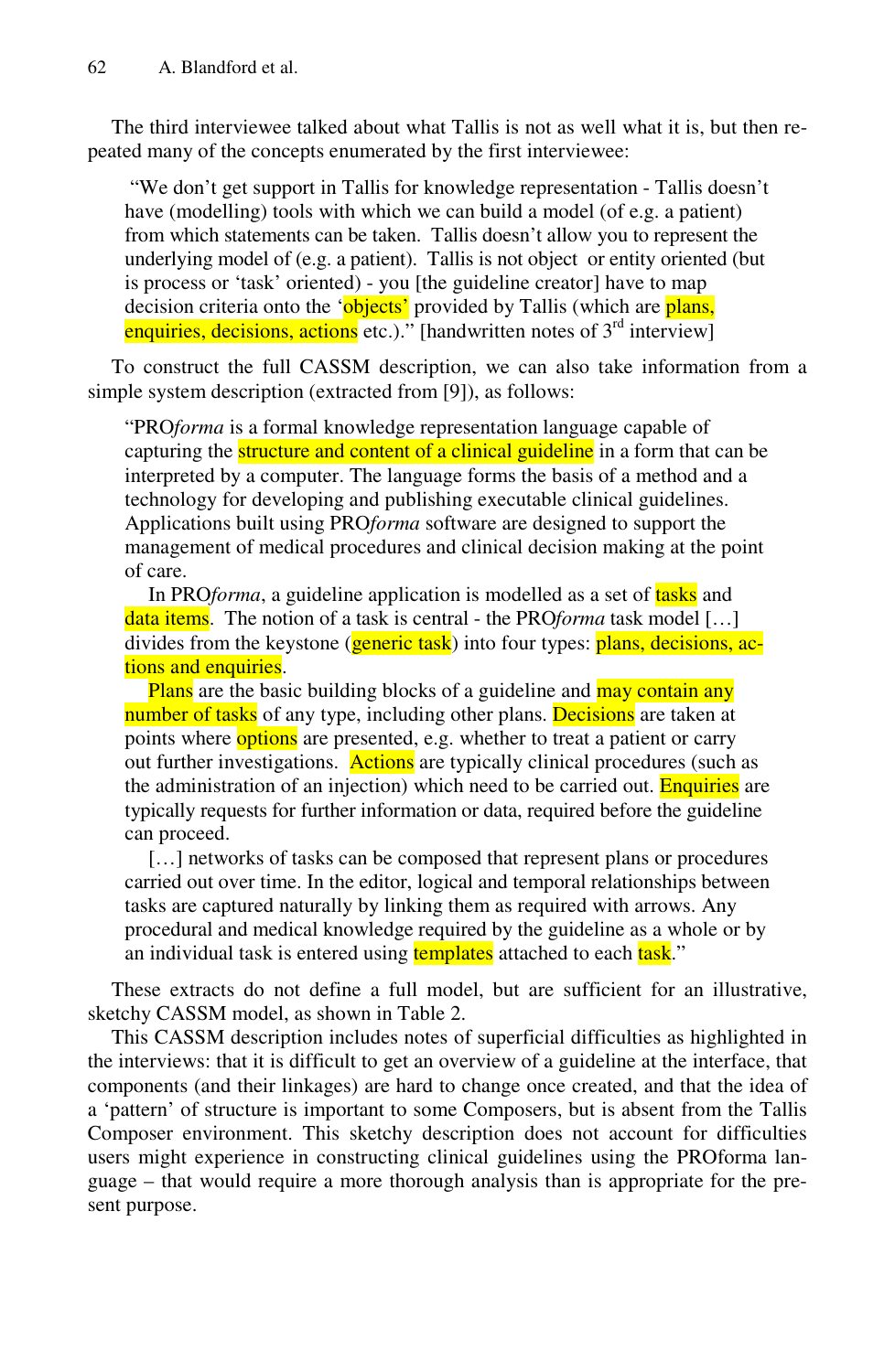|   | Concept                  | User      | Interface | System  | Set<br>create | Change<br>/ delete | <b>Notes</b>                                       |
|---|--------------------------|-----------|-----------|---------|---------------|--------------------|----------------------------------------------------|
| E | guideline                | present   | difficult | present | easy          | easy               | difficult to get an over-<br>view of the guideline |
| A | evidence                 | present   | present   | present | easy          | easy               | easy for composer, harder<br>for engine            |
| A | investigation            | present   | present   | present | easy          | easy               |                                                    |
| E | task                     | difficult | present   | present | easy          | hard               | Also called 'components'<br>and 'objects'.         |
| E | decision<br>a<br>pathway | present   | difficult | notSure | notSure       | notSure            |                                                    |
| E | data item                | present   | present   | present | easy          | easy               |                                                    |
| E | pattern                  | present   | absent    | absent  | cant          | cant               |                                                    |
| E | plan                     | notSure   | present   | present | easy          | notSure            |                                                    |
| A | attributes               | notSure   | present   | present | easy          | notSure            |                                                    |
| E | action                   | notSure   | present   | present | easy          | notSure            |                                                    |
| A | attributes               | notSure   | present   | present | easy          | notSure            |                                                    |
| E | enquiry                  | notSure   | present   | present | easy          | notSure            |                                                    |
| A | attributes               | notSure   | present   | present | easy          | notSure            |                                                    |
| E | decision                 | notSure   | present   | present | easy          | notSure            |                                                    |
| A | attributes               | notSure   | present   | present | easy          | notSure            | Includes options                                   |

**Table 2.** Entities and attributes for Tallis Composer as extracted from user data of Composers

## **3.2.3 Consumers: Clinicians**

As noted above, most of the clinical interviewees discussed their experiences of Tallis Engine (i.e. the Consumer interface). Their descriptions of Engine included the following from the first interviewee:

"this is - from a **patient's** history, [...] of breast cancer, and this is **examination** of imaging, of mammogram or ultrasound" [1<sup>st</sup> interviewee]

"this is the first screen which are some information about the **demographics** about the patient. There is a, some more information, and whether the patient has got a previous medical past, if you say yes, then [another part of the dialogue becomes ungreyed out], otherwise it is greyed out; here we can see that the patient is not **pregnant** and the patient has got some family history [...] patient has got a lump which is 30 mm and which is not fixed "  $[1<sup>st</sup>$  interviewee]

"Interventions' [in enacted guidelines] don't mean anything to clinicians change to 'candidates', but names of decisions should be captions, not technical names."  $[1<sup>st</sup>]$  interviewee]

The same interviewee commented on the experience of working with Engine:

"this process [...] forces the clinician to do a particular sequence of the task, which in actual practice is not the case always. […] But otherwise, for different clinicians, if you take a novice candidate or a clinician who is very junior, this probably is better because it guides the clinician [in] the normal steps. But for a senior clinician, say for a consultant, it's sometimes irritating, like, he don't want to go all the stages he already know, so he might go to a particular task" [transcript of  $1<sup>st</sup>$  interviewee]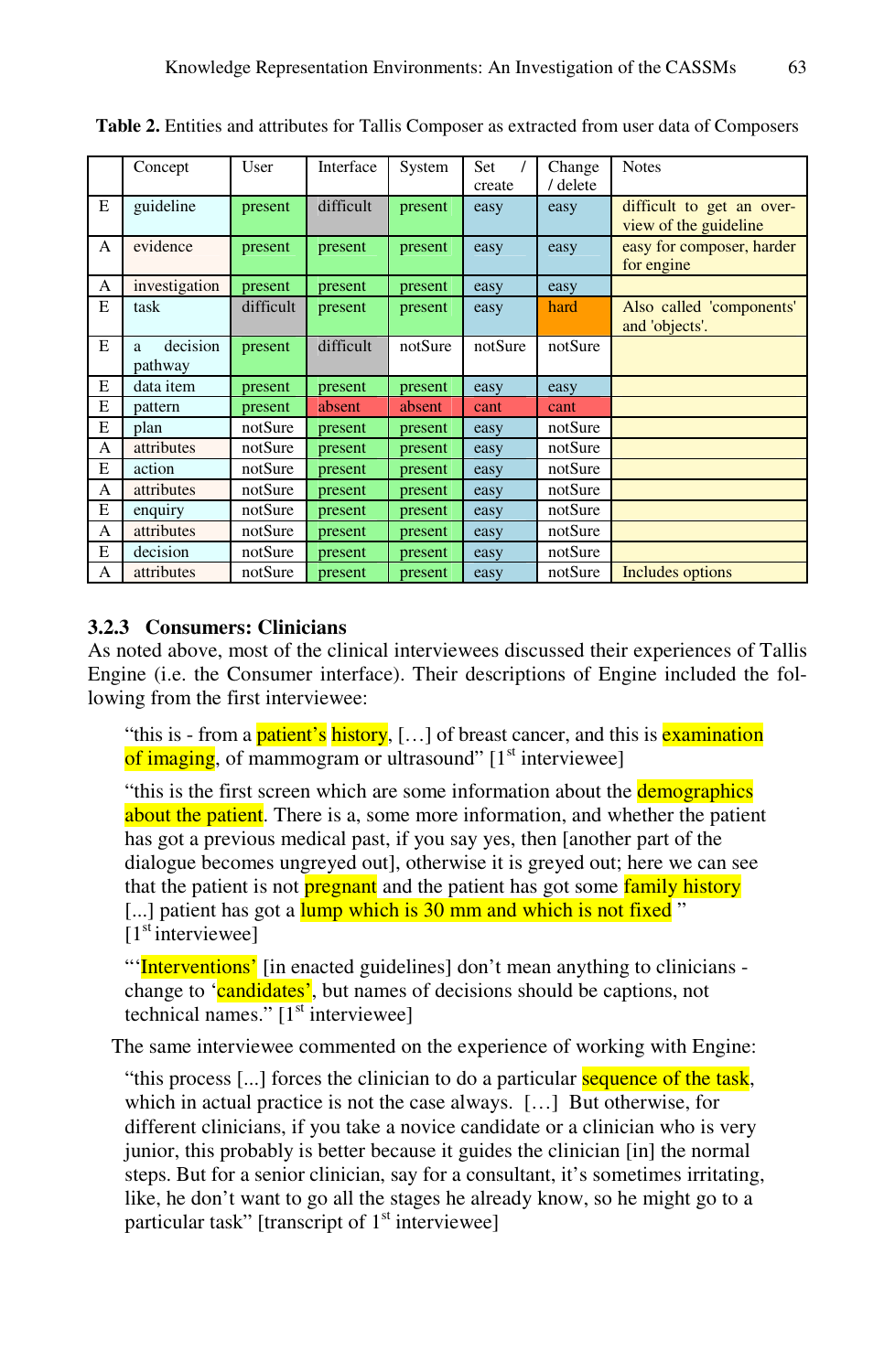"sometimes it might inhibit a clinician - the other thing is we cannot go back, like if I enter some details here, and the **patient** came up with some other details at a later stage, [or] if I forgot to enter the details [earlier], I can't go back" [transcript of 1<sup>st</sup> interviewee]

The second interviewee commented explicitly about the relationship between the Composer and Engine environments; the following refers to the Engine window:

"Top level presentation is fine - the next level down needs to be ... if the things aren't **boolean statements**, and they are just **pieces of evidence** for and against then it's not too bad, [but] if they're things like this, which is a long expression *[looking at the Interventions page, after the first pair of enquiry* windows] that's not something I'd want my users - my end users - to see. I'm perfectly happy for my knowledge engineer to see that, as part of the debugging process ... but it doesn't display boolean combinations well at this point."  $[2<sup>nd</sup>$  interviewee]

|   | Concept                  | User      | Interface | System  | Set<br>$\prime$<br>Create | Change/<br>Delete | <b>Notes</b>                                                       |
|---|--------------------------|-----------|-----------|---------|---------------------------|-------------------|--------------------------------------------------------------------|
| E | guideline                | present   | difficult | present | fixed                     | fixed             | difficult<br>to<br>get<br>an<br>overview of the whole<br>guideline |
| A | clinical<br>evidence     | present   | present   | present | easy                      | hard              |                                                                    |
| A | investigation            | present   | present   | present | easy                      | hard              |                                                                    |
| A | intervention             | difficult | present   | present | easy                      | hard              | called<br>"should<br>be<br>'candidates'"                           |
| E | patient                  | present   | notSure   | notSure | easy                      | easy              |                                                                    |
| A | "model"                  | present   | absent    | absent  | cant                      | cant              |                                                                    |
| A | details                  | present   | present   | notSure | easy                      | hard              |                                                                    |
| A | history                  | present   | present   | present | easy                      | hard              |                                                                    |
| A | demographics             | present   | present   | present | easy                      | hard              |                                                                    |
| A | symptoms                 | present   | present   | present | easy                      | hard              |                                                                    |
| E | treatment                | present   | present   | present | fixed                     | fixed             |                                                                    |
| E | care pathway             | present   | notSure   | notSure | notSure                   | notSure           |                                                                    |
| E | plan                     | difficult | present   | present | fixed                     | fixed             |                                                                    |
| E | task                     | difficult | present   | present | fixed                     | fixed             |                                                                    |
| E | trigger                  | difficult | present   | present | fixed                     | fixed             |                                                                    |
| E | PROforma                 | difficult | present   | present | fixed                     | fixed             |                                                                    |
| E | evidence                 | present   | present   | present | easy                      | notSure           |                                                                    |
| A | representation           | difficult | present   | present | fixed                     | fixed             |                                                                    |
| E | decision                 | present   | present   | present | notSure                   | notSure           |                                                                    |
|   | process                  |           |           |         |                           |                   |                                                                    |
| E | decision                 | present   | present   | present | notSure                   | indirect          |                                                                    |
|   | outcome                  |           |           |         |                           |                   |                                                                    |
| E | decision /data<br>record | notSure   | difficult | present | indirect                  | cant              |                                                                    |

**Table 3.** Entities and attributes for Tallis Engine as extracted from user data of clinical users

The third interviewee compared Tallis to flowchart descriptions of clinical guidelines:

"Flow-chart representations [of guidelines] might be better than a Tallis representation (you just have to use your eyes to follow it). However,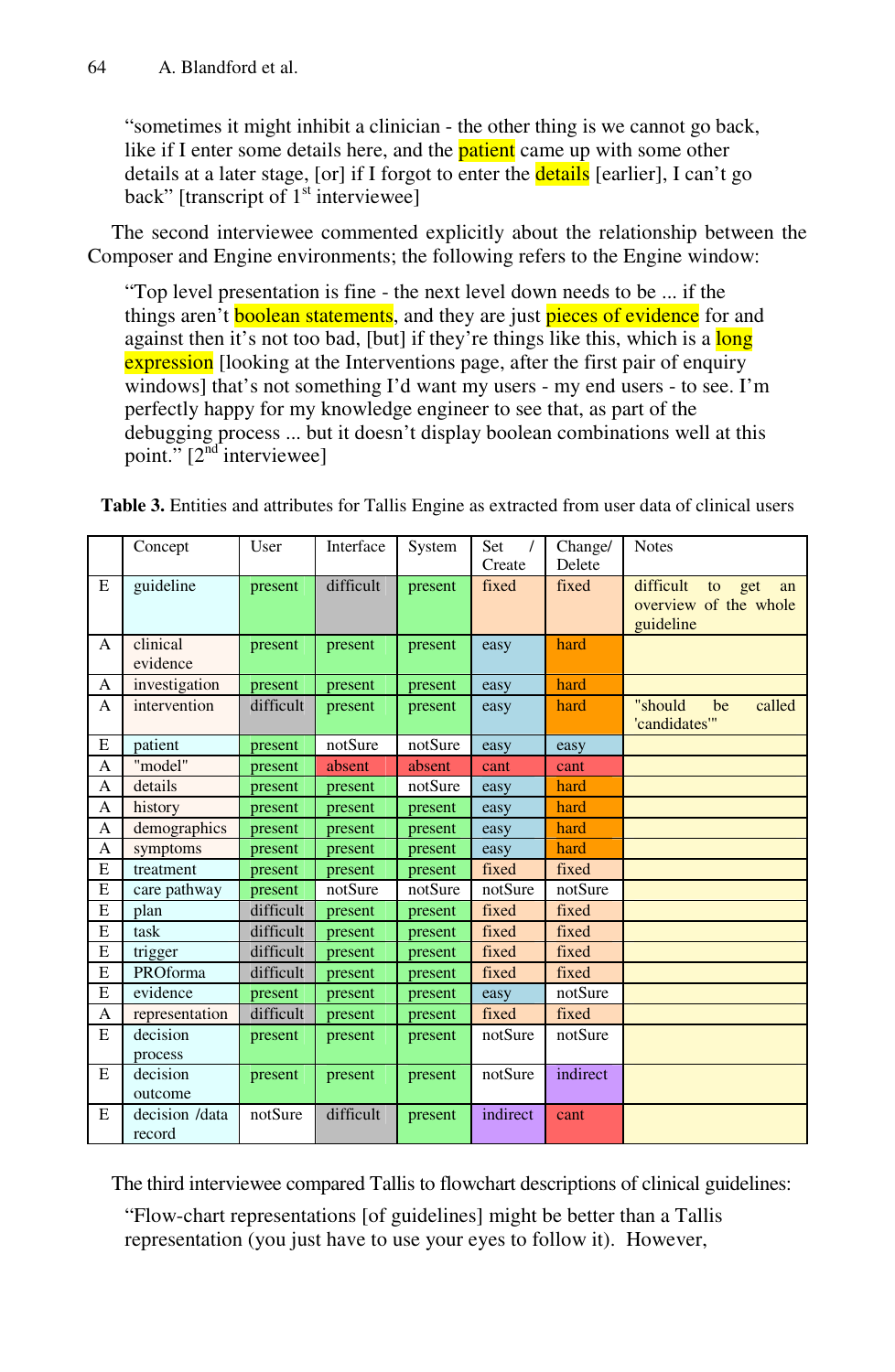representations involving timelines (e.g. care pathways) might need the additional complexity of systems such as Tallis." [notes from  $3<sup>rd</sup>$  interview]

These extracts, together with reference to the Engine environment (as illustrated in Figure 2), have been used to construct the CASSM description shown in Table 3. This is not instantiated to a particular clinical problem (e.g. the diagnosis and treatment of breast cancer), but is a general model of clinical guideline use.

This shows more substantial likely user difficulties than the Composer environment; users are expected to work with concepts (such as 'intervention', 'plan' or 'PROforma') that are unfamiliar, and of minimal obvious relevance to them in their (clinical) decision making. In addition, while much information is easy to enter, it is difficult to change later, due to the linear model of decision making implemented within Tallis.

## **3.2.4 Consumers: TVMs**

Many of the same issues emerge in the findings from the study of ticket machine decision making. The data for the ticket machine Consumers is taken from the implementation and user comments on the Engine guideline produced as part of this study. Extracts from user comments are as follows. In all these cases the extracts are taken from questionnaires completed after the interaction or from the analyst's notes, and numbers at the beginning indicate which user made the comment. The first set of comments refer, as with the clinical users, to Tallis concepts that are independent of the domain of ticket purchasing:

[1] "Don't need the *Intervention'* screen - it gives information that I already know."

[5] "Interventions screens look like programming language - had to understand boolean logic to use it - seems like decision-making screen" [1] "Don't feel in control - have to follow **path**, can't make choices that are not offered."

[5] "Summary [at end] are titles of tracks, not what I did. Does not remind you of overall goal, nor the tracks you have done. Summary is textual way of showing the **process**, not the overall goal."

[1] "Can't use the summary [trail of previously used Tallis entities] to go back to previous stages [in order to do alternative forward routes without having to restart]"

[5] "Not sure if Print will reproduce the complete **decision process** [ie the results of clicking on the  $+$  symbols under each decision, or just the decision itself]."

Because these users were working with an implemented guideline instantiated to a particular domain, they also referred to domain concepts including the following.

[3] "Adult/Child screen confusing, since 'multiple choice' option comes later"

[3] "Can't see Family Ticket in ticket type selection"

[1] "Can't do tickets in advance [e.g. for specified day which is not today]"

[3] "Machines [or the simulation] don't tell you the **cheaper route or choices**,

etc. ( the one offered may not be the most economical)"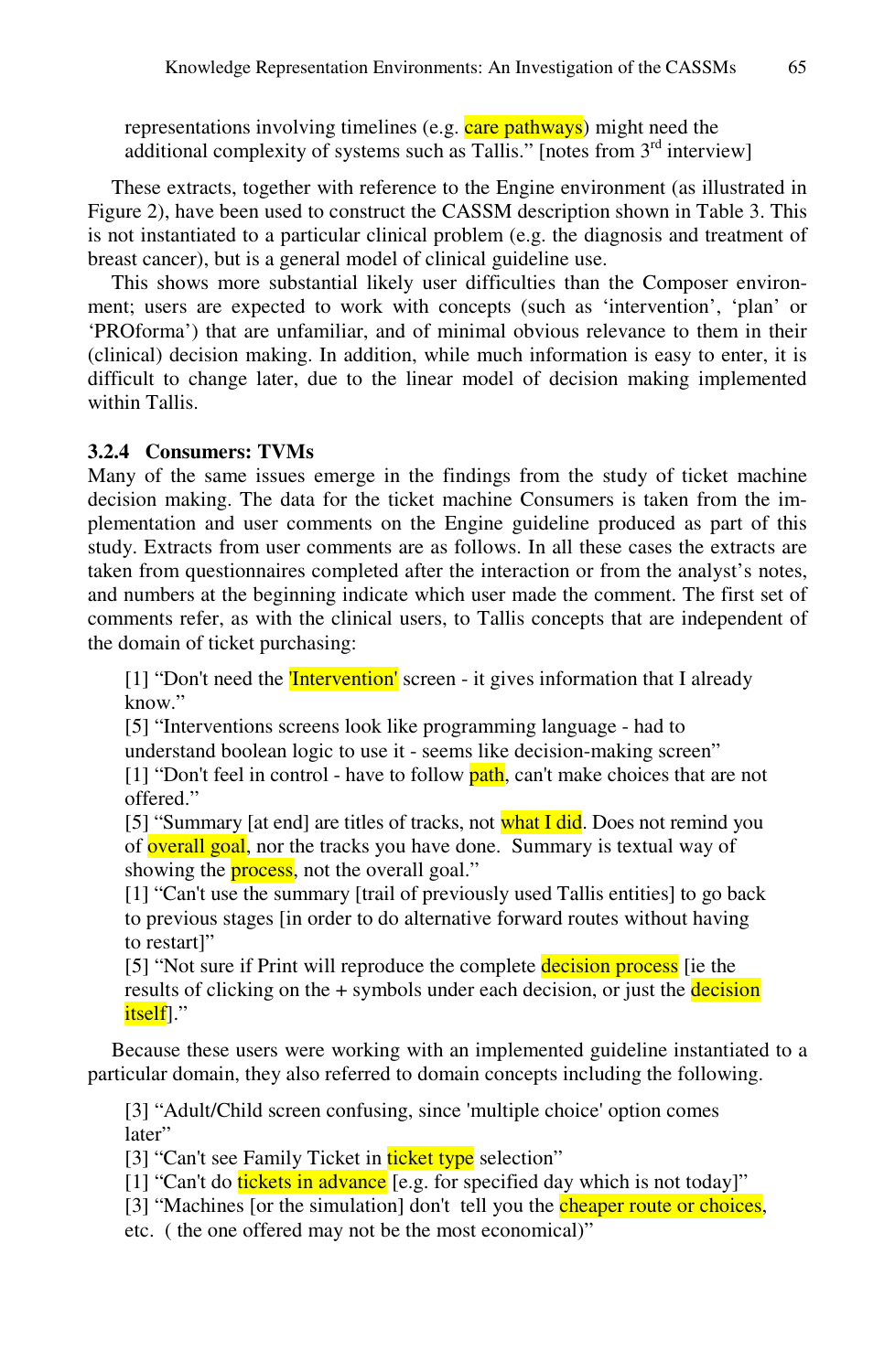[2] "Need clearer information on ticket prices on the [real] machines"

[3] "Tube map [on FFM] does not show where **zones** are, and zones [the concept and the boundaries] are confusing until you learn"

The set of domain concepts users worked with also included several from the task instruction sheet, and which any ticket purchaser works with (such as a ticket!), so these are also included in the CASSM model shown in Figure 4.

|   | Concept                       | User      | Interface | System  | Set<br>$\prime$<br>Create | Change<br>Delete | <b>Notes</b>                                     |
|---|-------------------------------|-----------|-----------|---------|---------------------------|------------------|--------------------------------------------------|
| E | guideline                     | present   | difficult | present | fixed                     | fixed            | difficult to get an overview<br>of the guideline |
| A | evidence                      | present   | present   | present | easy                      | hard             |                                                  |
| A | getting<br>information        | present   | present   | present | easy                      | hard             |                                                  |
| A | intervention                  | difficult | present   | present | easy                      | hard             | "should<br>called<br>be<br>'candidates'"         |
| E | ticket<br>buying<br>situation | present   | notSure   | notSure | fixed                     | fixed            |                                                  |
| A | details                       | present   | present   | notSure | easy                      | hard             |                                                  |
| E | plan                          | difficult | present   | present | fixed                     | fixed            |                                                  |
| E | action                        | difficult | present   | present | fixed                     | fixed            |                                                  |
| E | trigger                       | difficult | present   | present | fixed                     | fixed            |                                                  |
| E | decision<br>process           | difficult | difficult | present | fixed                     | fixed            |                                                  |
| E | decision<br>outcome           | present   | present   | present | bySys                     | hard             |                                                  |
| E | decision<br>/data record      | notSure   | difficult | present | indirect                  | cant             |                                                  |
| E | ticket                        | present   | difficult | absent  | fixed                     | fixed            |                                                  |
| A | type                          | present   | difficult | present | hard                      | notSure          |                                                  |
| A | price                         | present   | difficult | present | easy                      | notSure          | finding cheapest ticket is<br>hard               |
| A | validity date                 | present   | present   | present | cant                      | cant             | can only buy for today                           |
| E | train                         | present   | absent    | absent  | fixed                     | fixed            |                                                  |
| E | queue                         | present   | present   | notSure | fixed                     | fixed            |                                                  |
| E | $\prime$<br>payment<br>money  | present   | present   | notSure | fixed                     | fixed            |                                                  |
| E | zone                          | present   | difficult | present | hard                      | hard             |                                                  |

**Table 4.** Entities and attributes for Tallis Engine (TVM users)

As in the case of the clinical Consumer, from the point of view of the end-user (Consumer) of the enacted TVMs guideline, much of what is made available is absent from the Consumer's model (and cannot be switched off by the Consumer). In the view of the Composers and Consumers who were interviewed, these are Composer's and not Consumer's tools – a point made very explicitly by interviewee 2: "that's not something I'd want my users - my end users - to see".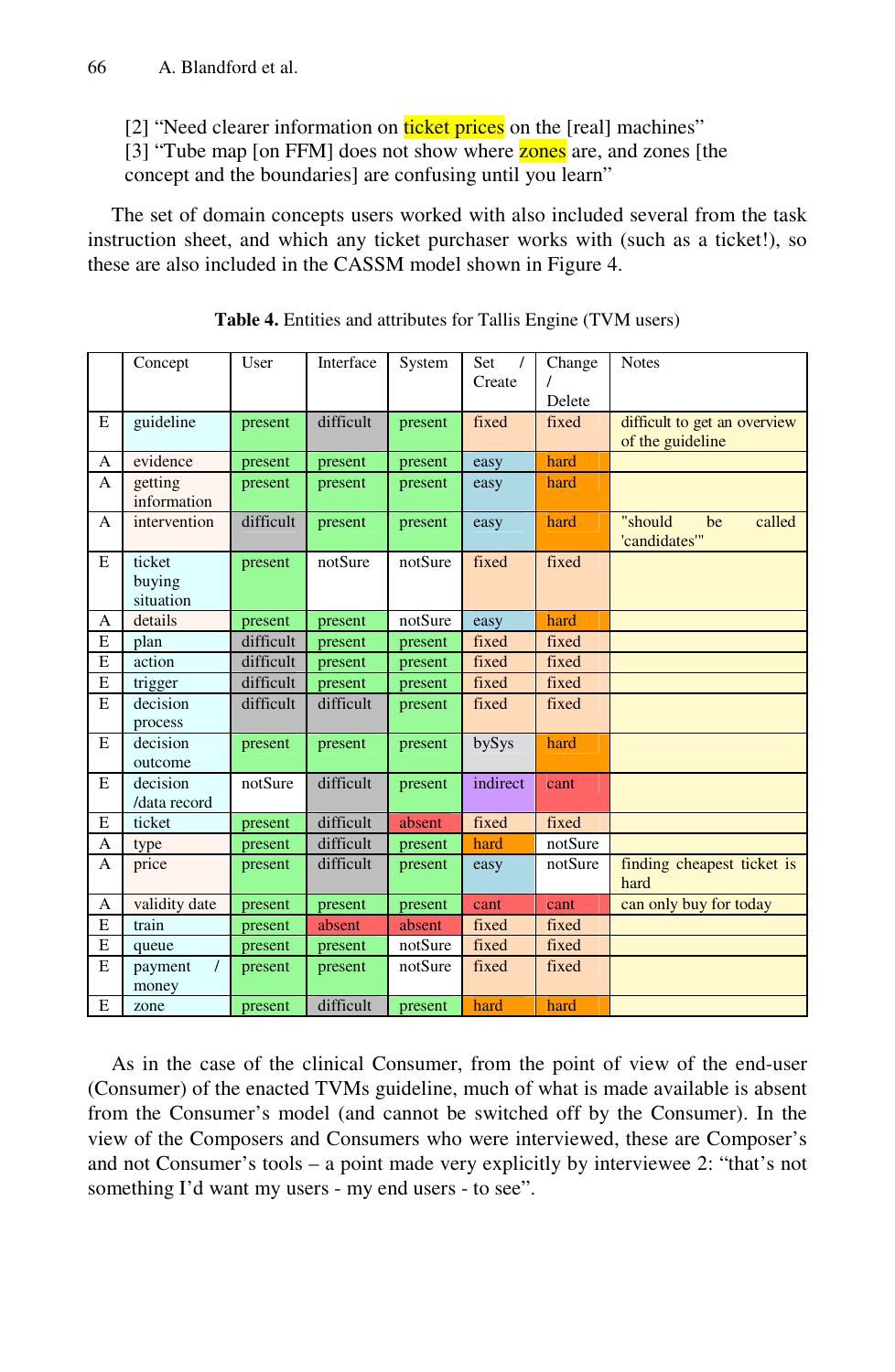#### **3.3 Comparing the CASSM Models**

Tables 2, 3 and 4 can be compared against each other to establish the differences in models. A comparison of tables 3 and 4 supports understanding of how Tallis Engine can be used in different domains (in this case, clinical decision making and TVM use). More centrally to the theme of this paper, a comparison of tables 2 and 3 / 4 focuses attention on the  $C^3$  chain, highlighting which concepts are transferred through the chain and which are not.

First, we briefly consider the differences between Tables 3 and 4. Essentially, the only difference between these tables is in the domain model. So patient information (presented sketchily in Table 3) is replaced by ticket-buying information in Table 4. The only other difference between these tables is the inclusion of the representation of evidence in Table 3 – included there because it was mentioned by one of the clinical interviewees but it did not emerge in any of the TVMs sessions.

More interesting is the difference between Table 2 and Tables 3/4. In this case, the important features are as follows:

- 1. Both Composers and Consumers reported difficulty in getting an overview of the guideline (although the role of an overview is different for the two user groups).
- 2. Consumers found it difficult to backtrack while running guidelines. This point did not emerge from the Composers' perspectives.
- 3. Domain information is absent from Table 2, because this is a generic decision support environment (albeit motivated by the requirements of clinical decision making). This has negative consequences for Consumers, who think in domain terms (e.g. "patient models") rather than decision processes.
- 4. Plans, Tasks, Triggers and PROforma are included in Tables 3 and 4, although this information is difficult for most Consumers to work with. Similarly, the representation of evidence is noted in Table 3 as being difficult for Consumers.
- 5. The decision outcome was noted by Consumers as being important; from a Composer perspective, this emerges through the interaction, and is therefore not an explicit concept.

The CASSM analysis of Tallis has highlighted both important differences and inappropriate overlaps between the Composer and Consumer models. Probably the two most important themes are the inappropriate emphasis on inspection of guideline components in the Engine (item 4 in the list above), and the focus on process rather than patient models (item 3).

The inclusion of Composer-relevant information in the Consumer system (item 4) suggests a conflation of the roles of Composers and Consumers, in that what is appropriate for the former has been assumed to also be of concern to the latter.

Conversely, the differences between the two user models is reflected in the differences of emphasis in the corresponding Cassata tables. In particular, a 'patient model' was found to be important for Consumers, and several Consumers expressed an interest in being able to backtrack through the decision process. A better understanding of Consumers' requirements might lead the developers to consider how to improve backtracking in the Engine environment, and whether to incorporate an explicit patient model within the Composer environment. Explicit inclusion of a patient model would make it more difficult to develop non-clinical guidelines, but could improve the 'fit' between the tool and the target context of use.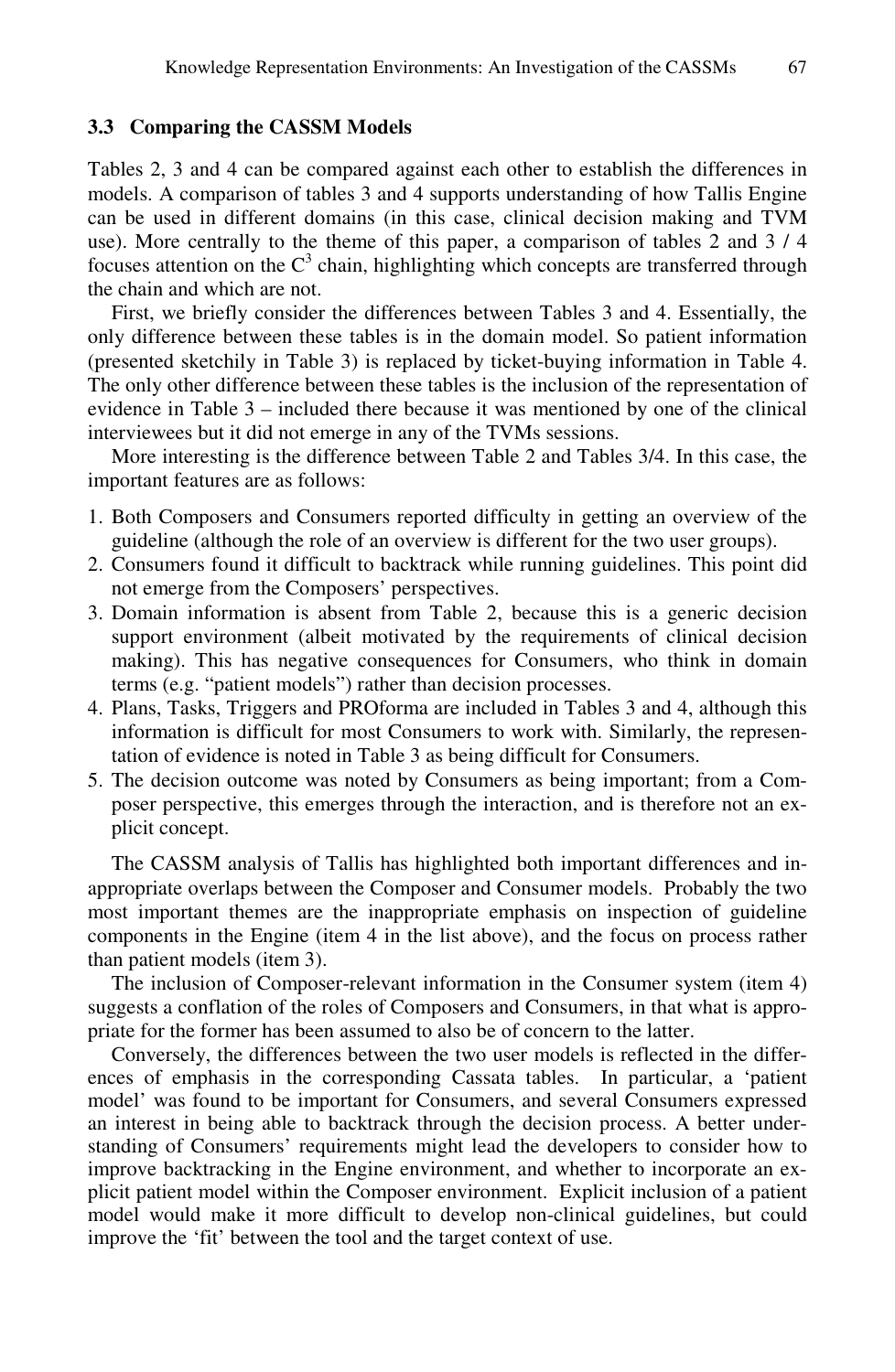This illustrates how, for Tallis as for other composition tools, Creators need to be aware of both Composer and Consumer roles, while keeping them apart. In this particular case, in order to encourage clinicians who use guidelines to also create them, there may be a need for specific add-ons or enabling features which 'upgrade' from Consumer-level to Composer-level. However, this needs to be considered separately from the basic challenge of making such guidelines usable by and useful to clinicians in their every day work, without any expectation that all users will become guideline Composers.

# **4 Discussion**

We have shown how CASSM can be used to illuminate multiple classes of user model which form part of the 'chain' from designer to end user, and that tabulating results in the form demonstrated by Cassata enables the analyst to focus on the essential differences between these models. As discussed in the Introduction, the  $C<sup>3</sup>$  chain is not specific to decision support or knowledge representation systems.

One role for CASSM in the development cycle is in pre-empting any conflation of Composer and Consumer models. CASSM does not explicitly differentiate between appropriate and inappropriate overlaps between models; a reasonable heuristic appears to be that Creators need to be more aware of the Consumer's perspective, but that Consumers should not generally be expected to assimilate non-essential information about the Composer environment.

Elsewhere, we have compared the findings of CASSM analyses with those of procedurally based approaches such as Cognitive Walkthrough [6]. We have not conducted such a comparative analysis in the work with Tallis because, as should be evident from Figures 1 and 2, the procedures for working with the two interfaces are completely different. The Composer interface demands complex planning by users and an interaction based on a graphical drag-and-drop paradigm, whereas the Engine interface requires users to engage in a sequence of selections that leads them carefully through the decision process. The sequence embodied within the Engine interface is defined by the ordering of elements within the corresponding Composer knowledge representation, but is not reflected in the process that the Composer has to go through to construct the knowledge representation. These differences make it impossible to conduct a meaningful procedural comparison between the Composer and Engine interfaces; this contrasts with the conceptual comparison that CASSM has supported (section 3.3).

Tallis is an interesting example of the  $C<sup>3</sup>$  model because decisions made by a Consumer at the early stages of an interaction session determine those aspects of the interface which will be available later on. Even website development tools may not expect this much premature commitment in the end product: at least with web sites one can backtrack and go down some different path, whereas Tallis does not offer such flexibility. However, Tallis may be unusual in having a 'back-channel' between Consumers and Composers, in that the same clinicians who make use of guidelines are also encouraged to compose them, and to upload them to the repository for others to consume. In that sense, there may be a special benefit in the Consumer having a view of the Creator's world, in order to understand how the system has come to be.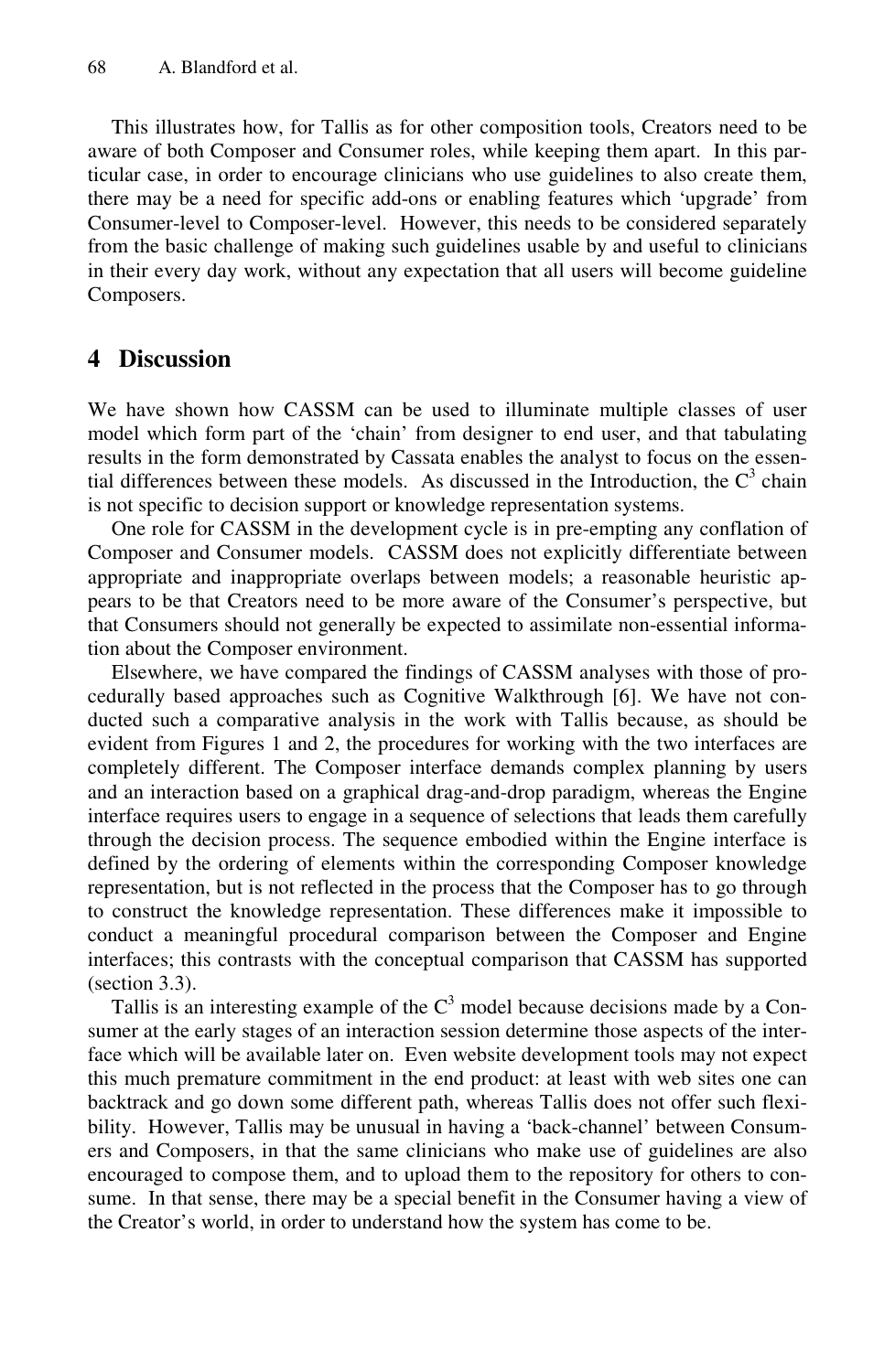Of course, programming support environments also expect Composers to act as Consumers when running, testing and debugging code, but it may be the special and detailed support for the interrogation of user outcomes (Table 4) that makes Tallis so prone to this kind of conflation. It is evident from the Consumer reports (Sections 3.2.3 and 3.2.4) that so much emphasis on intervention and diagnosis, rather than user control, can hinder rather than illuminate the support for outcomes.

CASSM can help to identify where in the 'chain' a particular tool is best used, because both Creators and Composers need comprehension of the other user models. In particular, Creators need to know about Composers and Consumers, and Composers need to know about Consumers. To what extent it is helpful for understanding to also flow the other way – that Consumers should understand the perspectives of Creators and Composers – remains an open question. Arguably, a ready-to-hand tool should not impose on its user the requirement to understand how it was made, or why it is the way it is. However, this is not the culture within which the Tallis development is taking place. In the current development context, the communications between the Creators, Composers and Consumers are perceived as being essential to the development of a shared culture of guideline development and use. However, the very culture that supports collaboration may also alienate potential Consumers who have no interest in being Composers. Such socio-political considerations are outside the scope of CASSM; nevertheless, the use of CASSM within this development culture has highlighted important questions about how information is presented to and used by different user populations.

# **Acknowledgements**

We are very grateful to all the participants in this study, both experts and novices, without whom this analysis would not have been possible, and to Paul Cairns for constructive criticism of a draft of this paper. The work on CASSM was funded by EPSRC (GR/R39108).

# **References**

- 1. Blandford, A., Green, T., Connell, I.: Formalising an understanding of user–system misfits. In: Bastide, R., Palanque, P., Roth, J. (eds.) DSV-IS 2004 and EHCI 2004. LNCS, vol. 3425, pp. 253–270. Springer, Heidelberg (2005)
- 2. Blandford, A., Keith, S., Butterworth, R., Fields, B., Furniss, D.: Disrupting Digital Library Development with Scenario Informed Design. In: Interacting with Computers (in press) (to appear)
- 3. Blandford, A.E., Wong, B.L.W., Connell, I.W., Green, T.R.G.: Multiple viewpoints on computer supported team work: a case study on ambulance dispatch. In: Faulkner, X., Finlay, J., Détienne, F. (eds.) People and Computers XVI. Proceedings of HCI 2002, September 2002, pp. 139–156. Springer, London (2002)
- 4. CASSM, Shrinkwrapped tutorial, Cassata tool and worked examples (2004), http://www.uclic.ucl.ac.uk/annb/CASSM/
- 5. Checkland, P.B.: Systems Theory, Systems Practice. John Wiley, Chichester (1981)